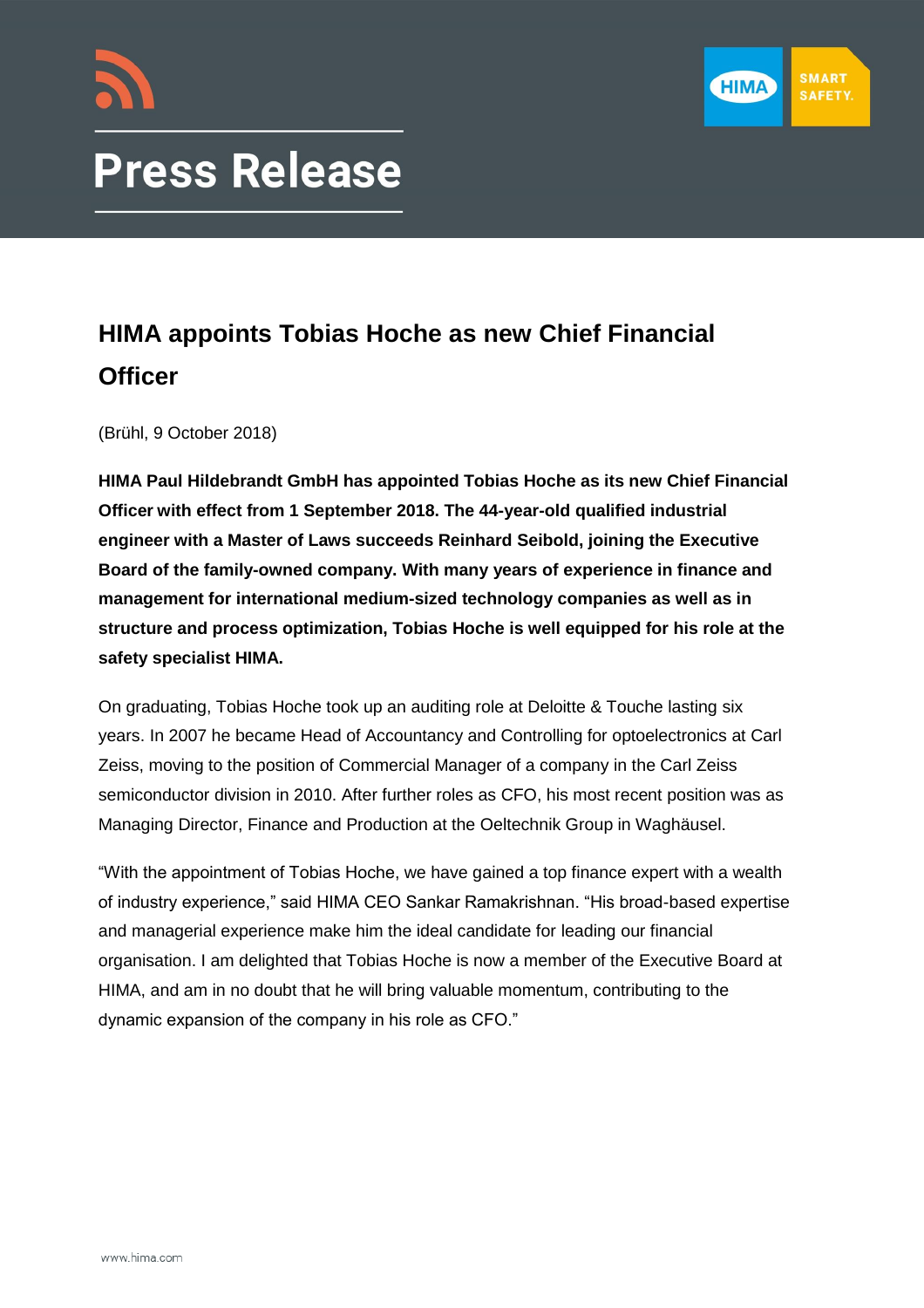

Image: Tobias Hoche is the new CFO at HIMA.

*© HIMA Paul Hildebrandt GmbH*



2018 is a special anniversary year for HIMA. For many decades, the safety specialist – founded in 1908 – has played a major role in shaping safety standards and has driven innovations to develop the market for industrial safety. Drawing on 110 years of experience, HIMA develops solutions for the digital industrial age and is ready for the challenges of the future.